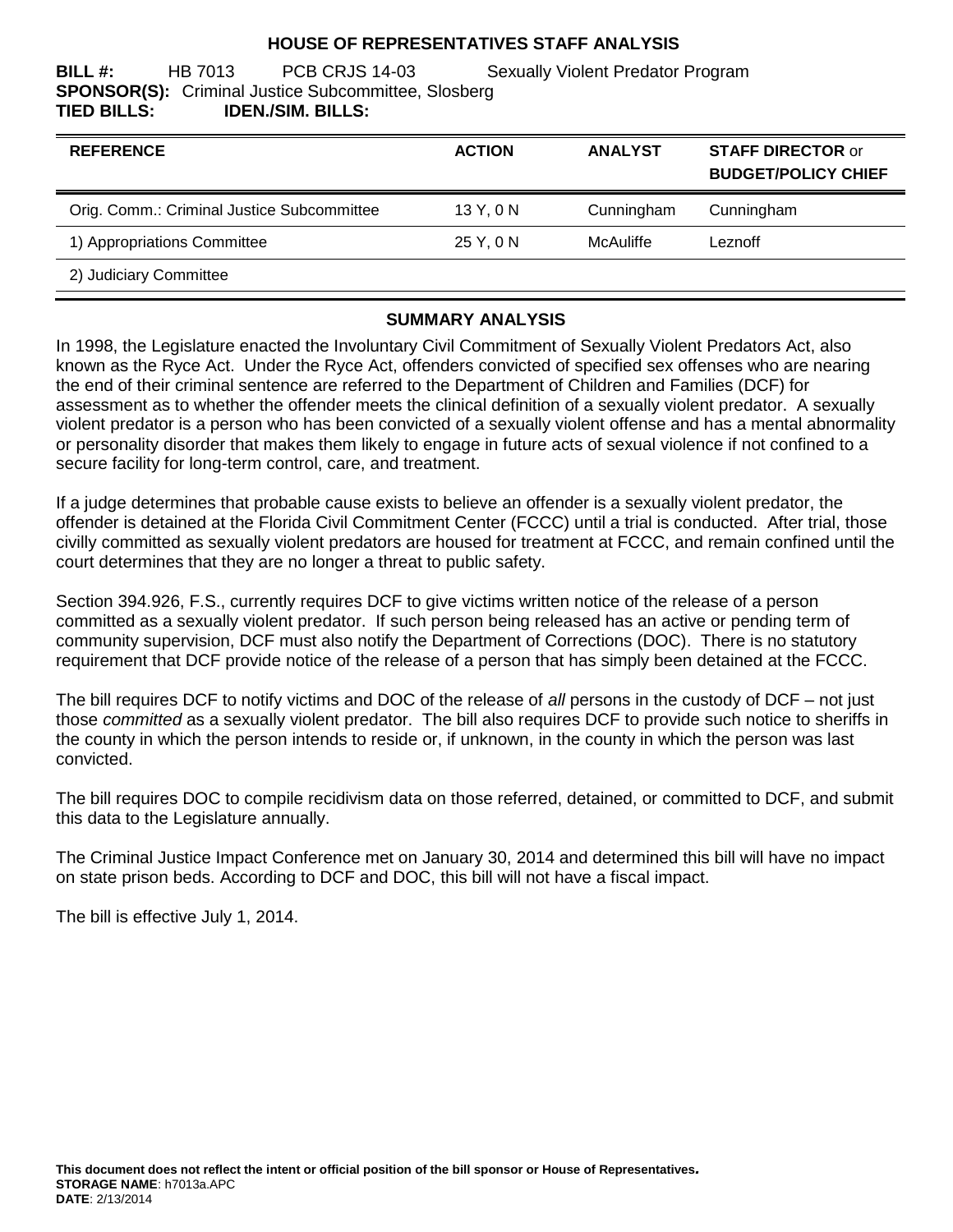## **FULL ANALYSIS**

# **I. SUBSTANTIVE ANALYSIS**

## A. EFFECT OF PROPOSED CHANGES:

## **Sexually Violent Predator Program - Background**

A sexually violent predator is a person who has been convicted of a sexually violent offense<sup>1</sup> and has a mental abnormality or personality disorder that makes them likely to engage in future acts of sexual violence if not confined to a secure facility for long-term control, care, and treatment.<sup>2</sup>

To address the treatment needs of these offenders, the 1998 Legislature enacted the Involuntary Civil Commitment of Sexually Violent Predators Act,<sup>3</sup> also known as the Ryce Act.<sup>4</sup> The Ryce Act creates a civil commitment process for sexually violent predators that is similar to the Baker Act (used to involuntarily commit and treat mentally ill persons).<sup>5</sup> Under the Ryce Act, offenders convicted of specified sex offenses who are nearing the end of their criminal sentence are referred to the Department of Children and Families (DCF) for assessment by a multidisciplinary team as to whether the offender meets the clinical definition of a sexually violent predator. After assessment, DCF provides a recommendation to the state attorney.<sup>6</sup>

Following receipt of DCF's recommendation and supporting information, the state attorney determines whether to file a petition with the circuit court alleging that the offender is a sexually violent predator. If the judge determines probable cause exists, the offender is detained at the Florida Civil Commitment Center (FCCC) until a trial is conducted. At trial, a judge or jury must determine by clear and convincing evidence that an offender meets the definition of a sexually violent predator.<sup>7</sup>

Those civilly committed as sexually violent predators pursuant to the Ryce Act are housed for treatment at FCCC.<sup>8</sup> The treatment program consists of four levels of sex offender-specific cognitive behavior treatment, which takes approximately six years to complete.<sup>9</sup> However, persons committed to the state under the Ryce Act must be confined until the court determines that they are no longer a threat to public safety.<sup>10</sup>

A person committed under the Ryce Act has an examination of his or her mental condition once every year (or more frequently at the court's discretion) and the court holds a hearing to determine whether there is probable cause to believe that the person's condition has so changed that it is safe for him or

 $\overline{a}$ 

<sup>1</sup> Section 394.912(9), F.S., defines the term "sexually violent offense" as:

Murder of a human being while engaged in sexual battery in violation of s. 782.04(1)(a)2., F.S.;

Kidnapping or false imprisonment of a child under the age of 13 and, in the course of that offense, committing sexual battery; or a lewd, lascivious, or indecent assault or act upon or in the presence of the child;

Sexual battery in violation of s. 794.011, F.S.;

Lewd, lascivious, or indecent assault or act upon or in presence of the child in violation of ss. 800.04 or 847.0135(5), F.S.;

An attempt, criminal solicitation, or conspiracy, in violation of s. 777.04, F.S., of a sexually violent offense;

Any conviction for a felony offense in effect at any time before October 1, 1998, which is comparable to a sexually violent offense listed above or any federal conviction or conviction in another state for a felony offense that in this state would be a sexually violent offense; or

Any criminal act that, either at the time of sentencing for the offense or subsequently during civil commitment proceedings under this part, has been determined beyond a reasonable doubt to have been sexually motivated.

<sup>&</sup>lt;sup>2</sup> Section 394.912(10), F.S.

<sup>&</sup>lt;sup>3</sup> Part V of Chapter 394, F.S.

<sup>4</sup> *Conditional Release of Sexually Violent Predators through Stipulated Agreements*, Office of Program Policy Analysis and Government Accountability (OPPAGA) Research Memorandum, October 21, 2011 (on file with the Criminal Justice Subcommittee).

<sup>5</sup> *Id*.

<sup>6</sup> *Id*.

<sup>7</sup> *Id*.

<sup>8</sup> FCCC is a 720-bed, physically secure facility located in Arcadia, FL, and operated by the GEO Group. *Id*.

<sup>9</sup> *Id*.

**STORAGE NAME**: h7013a.APC **PAGE: 2 DATE**: 2/13/2014 <sup>10</sup> Section 394.918, F.S.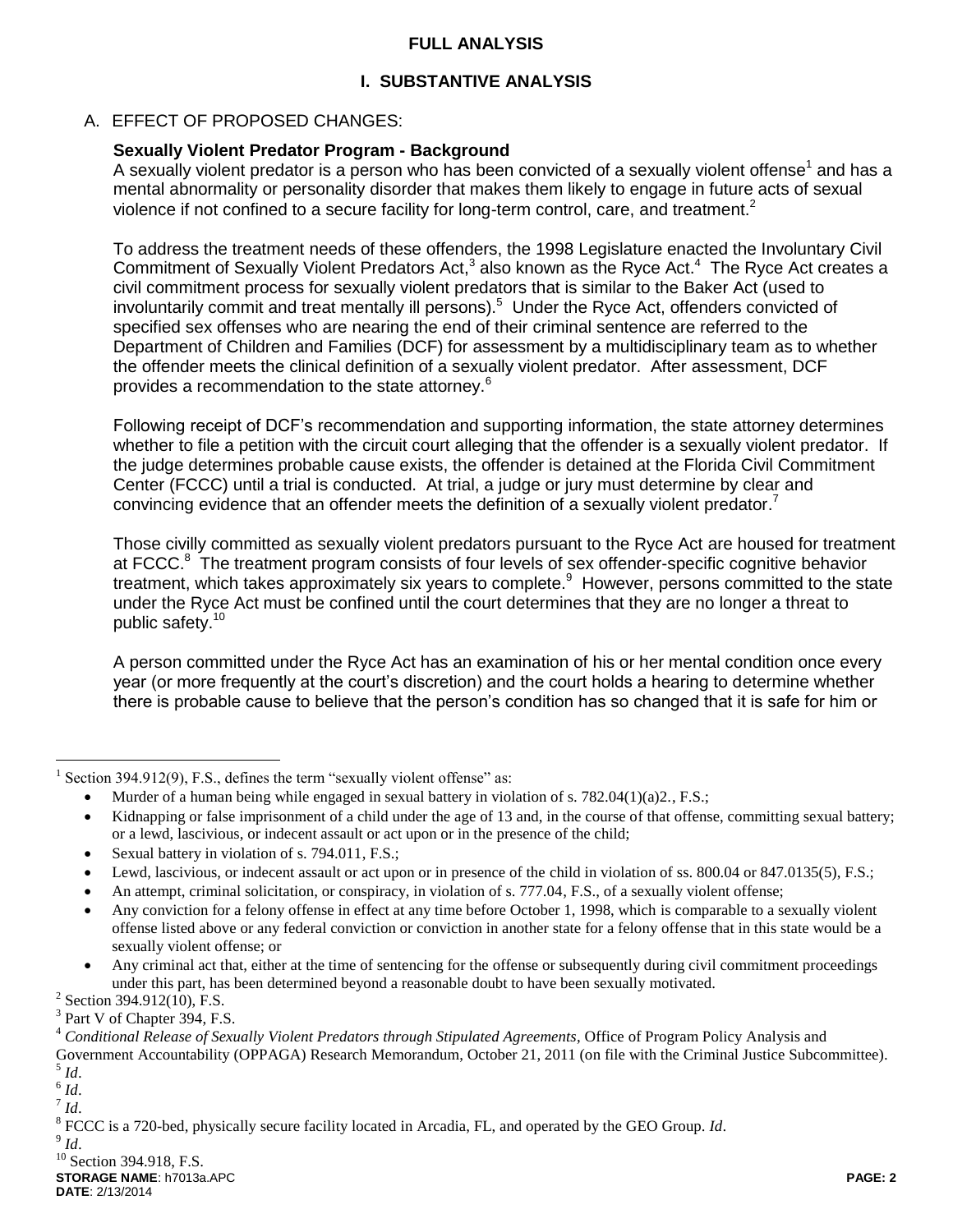her to be released.<sup>11</sup> If the court believes there is probable cause, a trial is held at which the state attorney bears the burden of proving that the person's mental condition remains such that, if released, he or she is likely to engage in acts of sexual violence.<sup>12</sup>

## **Notice of Release**

Section 394.926, F.S., currently requires DCF to give victims written notice of the release of a person *committed* as a sexually violent predator. If such person being released has an active or pending term of community supervision, DCF must also notify the Department of Corrections (DOC). There is no requirement that DCF provide notice of the release of a person that has simply been *detained* at FCCC.

#### Effect of the Bill

The bill requires DCF to notify victims and DOC of the release of *all* persons in the custody of DCF – not just those *committed* as a sexually violent predator. The bill also requires DCF to provide such notice to the sheriff in the county in which the person intends to reside or, if unknown, in the county in which the person was last convicted.

#### **Reporting Requirements**

Section 394.931, F.S., requires DOC to collect information and compile quarterly reports on inmates released the previous quarter who met the Ryce Act criteria and were referred to DCF. At a minimum, the information that must be collected and compiled includes:

- Whether the qualifying offense was the current offense or the prior offense;
- The most serious sexual offense;
- The total number of distinct victims of the sexual offense;
- Whether the victim was known to the offender:
- Whether the sexual act was consensual:
- Whether the sexual act involved multiple victims;
- Whether direct violence was involved in the sexual offense; the age of each victim at the time of the offense;
- The age of the offender at the time of the first sexual offense;
- Whether a weapon was used;
- Length of time since the most recent sexual offense: and
- The total number of prior and current sexual-offense convictions.

In addition, DCF is required to implement a long-term study to determine the overall efficacy of the provisions of the Ryce Act.

#### **Effect of the Bill**

The bill removes obsolete language requiring DCF to implement a long-term study to determine the overall efficacy of the Ryce Act, and requires DOC to compile recidivism data on those referred, detained, or committed to DCF. The recidivism data must be submitted to the Legislature annually.

## B. SECTION DIRECTORY:

Section 1. Amends s. 394.926, F.S., relating to notice to victims of release of persons committed as sexually violent predators; notice to the Department of Corrections and Parole Commission.

Section 2. Amends s. 394.931, F.S., relating to quarterly reports.

Section 3. Provides an effective date of July 1, 2014.

## **II. FISCAL ANALYSIS & ECONOMIC IMPACT STATEMENT**

A. FISCAL IMPACT ON STATE GOVERNMENT:

 $\overline{a}$